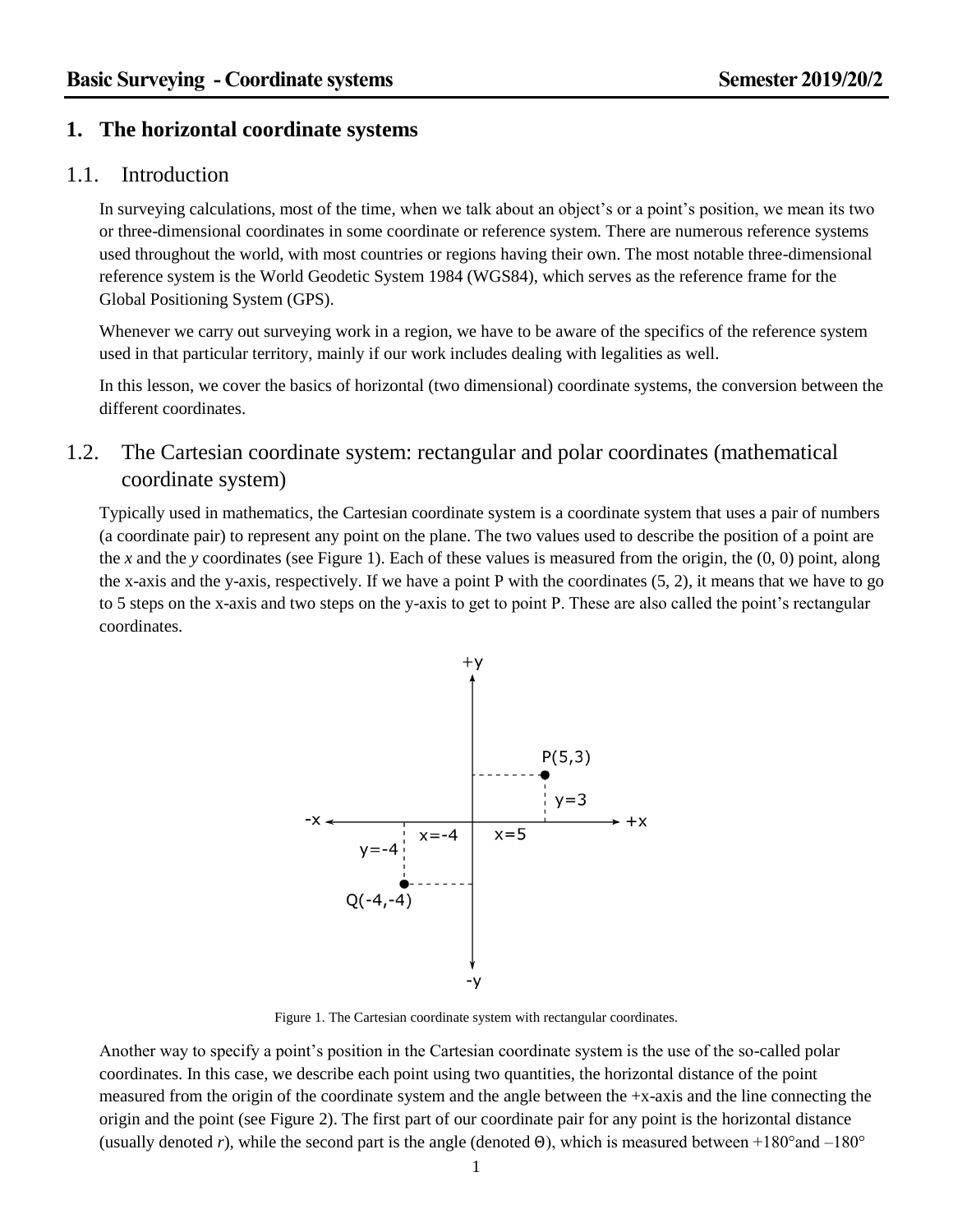(or  $+\pi$  and  $-\pi$  in radians). If the value of  $\Theta$  is positive, it means that the angle is measured from the +x-axis counterclockwise, while if it is negative, the angle is measured clockwise from the +x-axis (se[e Figure 2\)](#page-1-0).



Figure 2. The Cartesian coordinate system with polar coordinates.

### <span id="page-1-0"></span>1.3. Conversion between the rectangular and the polar coordinates

#### <span id="page-1-1"></span>Conversion from rectangular to polar

If we have a rectangular coordinate pair (for example, the coordinates of point P on [Figure 3Figure 1\)](#page-2-0), we can convert them to polar coordinates in the following way:

1. We calculate the point's distance from the origin:

$$
r=\sqrt{x^2+y^2}.
$$

2. We calculate the angle between the +x-axis and the line connecting the point and the origin:

$$
\Theta = \tan^{-1}\left(\frac{y}{x}\right) \, .
$$

If we take a look at point Q in [Figure 3](#page-2-0) and compute the Θ angle using the formula given above, we will not arrive at the correct angle. The reason for that is the range of the inverse tangent function, which is between  $+90^{\circ}$  and  $-$ 90°. As the Θ we use is measured between +180° and –180°, we will get the wrong answer using the formula above whenever we have a  $\Theta$  that is greater than +90° or lower than -90°. We can counter this problem in two ways. The first one is deciding in which quadrant our point is located by checking the signs of the differences of the coordinates before calculating the  $\Theta$  value. We can use the following decision matrix:

Table 1. Decision matrix for calculating the value of Θ.

| Signs |  | Quadrant | $(\cdot)$                                                     |
|-------|--|----------|---------------------------------------------------------------|
| X     |  |          |                                                               |
|       |  |          | $\Theta = \tan^{-1}\left(\frac{y}{r}\right)$                  |
|       |  | 2.       | $\theta = \tan^{-1} \left( \frac{y}{r} \right) + 180^{\circ}$ |
|       |  | 3.       | $\theta = \tan^{-1} \left( \frac{y}{x} \right) - 180^{\circ}$ |
|       |  |          | $\theta = \tan^{-1}\left(\frac{y}{x}\right)$                  |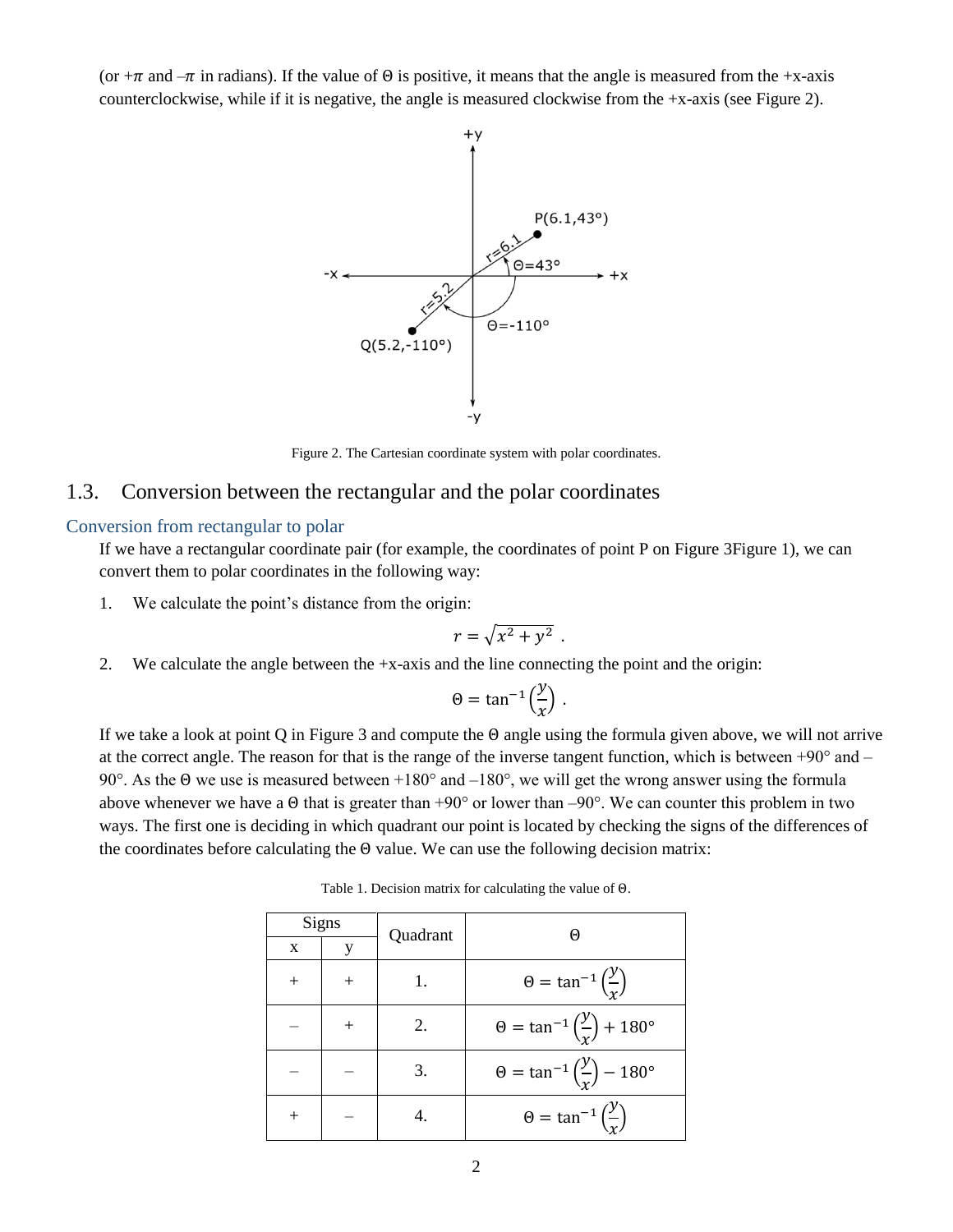The second way to counter the problem is to use the built-in conversion function found in most scientific calculators. In order to convert from rectangular coordinates to polar ones, we have to look for the polar function on our calculator, which in most cases, is denoted by "POL(" (on most Casio type calculators) or by " $\rightarrow$   $r\Theta$ " (on Sharp type calculators). After pressing the button, we first have to specify the x coordinate of the point, then type a comma ",", specify the y coordinate of the point, type a close bracket ")" (this might not be necessary on certain types of calculators) and press the "=" button. If we use this conversion, we do not have to worry about the decision matrix mentioned above as the calculator will decide for us and give back the correct value of Θ. The calculator saves the values of *r* and Θ in two memory slots (typically X-Y, A-B or E-F), so we have to recall them from memory if we need to use them further (for example, to change the degree value into DMS).

Couple of examples:

- $P(3,4) \rightarrow r = 5, \Theta = 53^{\circ}07'48"$
- $-$  O(-5, -2)  $\rightarrow r = 5.385 \space \Theta = -158^{\circ}11'55"$



Figure 3. Conversion between rectangular and polar coordinates.

#### <span id="page-2-0"></span>Conversion from polar to rectangular

Conversion in the opposite direction is a bit simpler. If we consult [Figure 3](#page-2-0) again, we can see the relationship between the two polar coordinates (*r*, Θ) and the two rectangular coordinates (*x*, *y*). To compute (*x*, *y*) from (*r*, Θ), we can use the following formulae:

$$
x = r \cdot \cos(\theta)
$$

$$
y = r \cdot \sin(\theta)
$$

Just like in section [0,](#page-1-1) we can also use the built-in function of the calculator to convert from the polar coordinates to the rectangular ones. In this case, we have to find the "REC(" or " $\rightarrow xy$ " buttons, press them, then first specify the value of *r*, then – separated by a comma – the value of Θ. The calculator saves the value of the calculated *x* and *y* coordinates into the memory, from where we recall them.

Examples:

- $-$  R(6.2, 127°52'30")  $\rightarrow x = -3.806, y = 4.894$
- $-$  T(14.5,  $-36^{\circ}42'10''$ )  $\rightarrow x = 11.625$ ,  $y = -8.666$